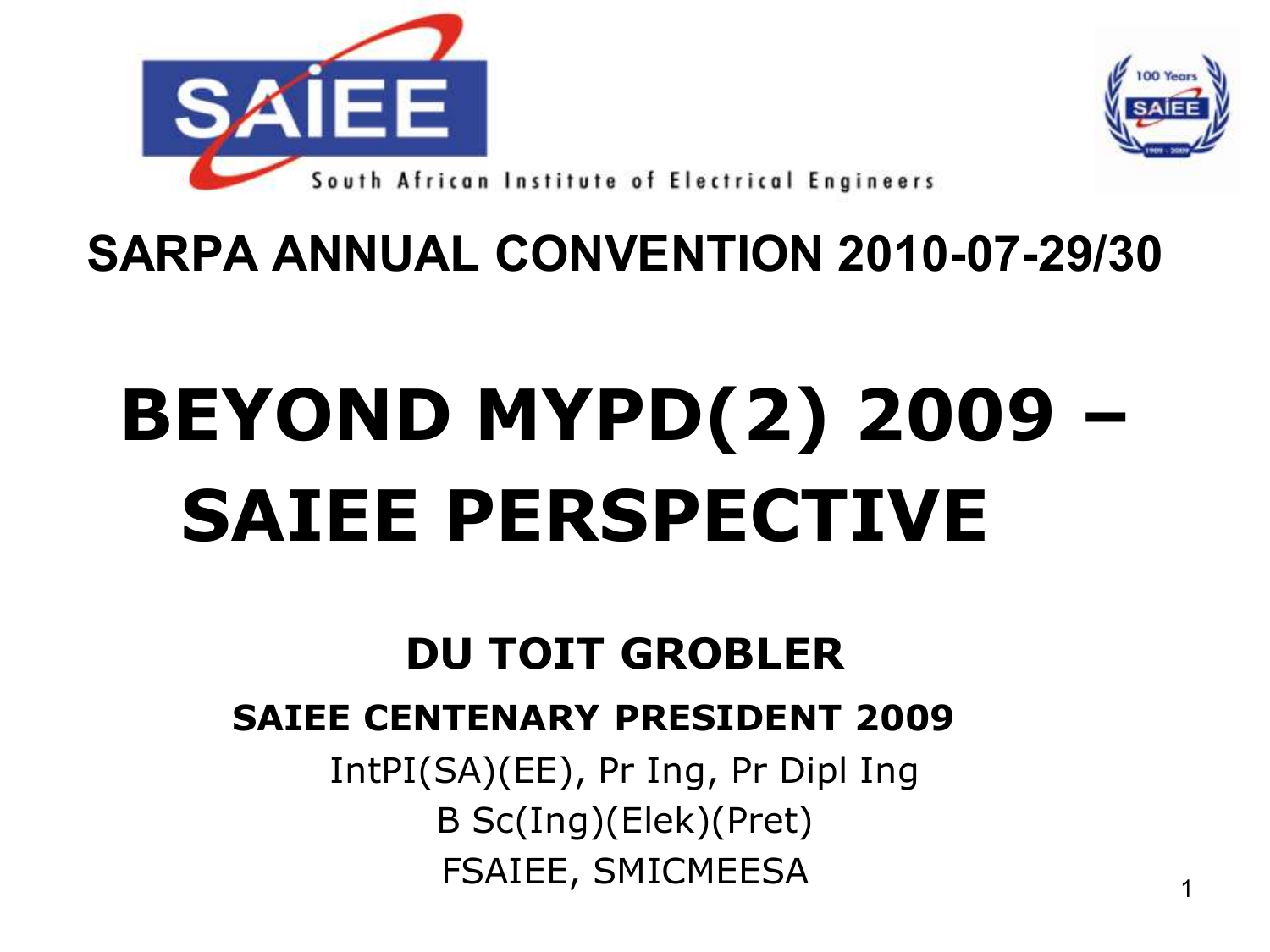



### CONTENTS

- The SAIEE
- Background
- Developments since MYPD (2) 2009
- Anomalies in structures in the country
- What happened to the SAIEE comments
- Conclusion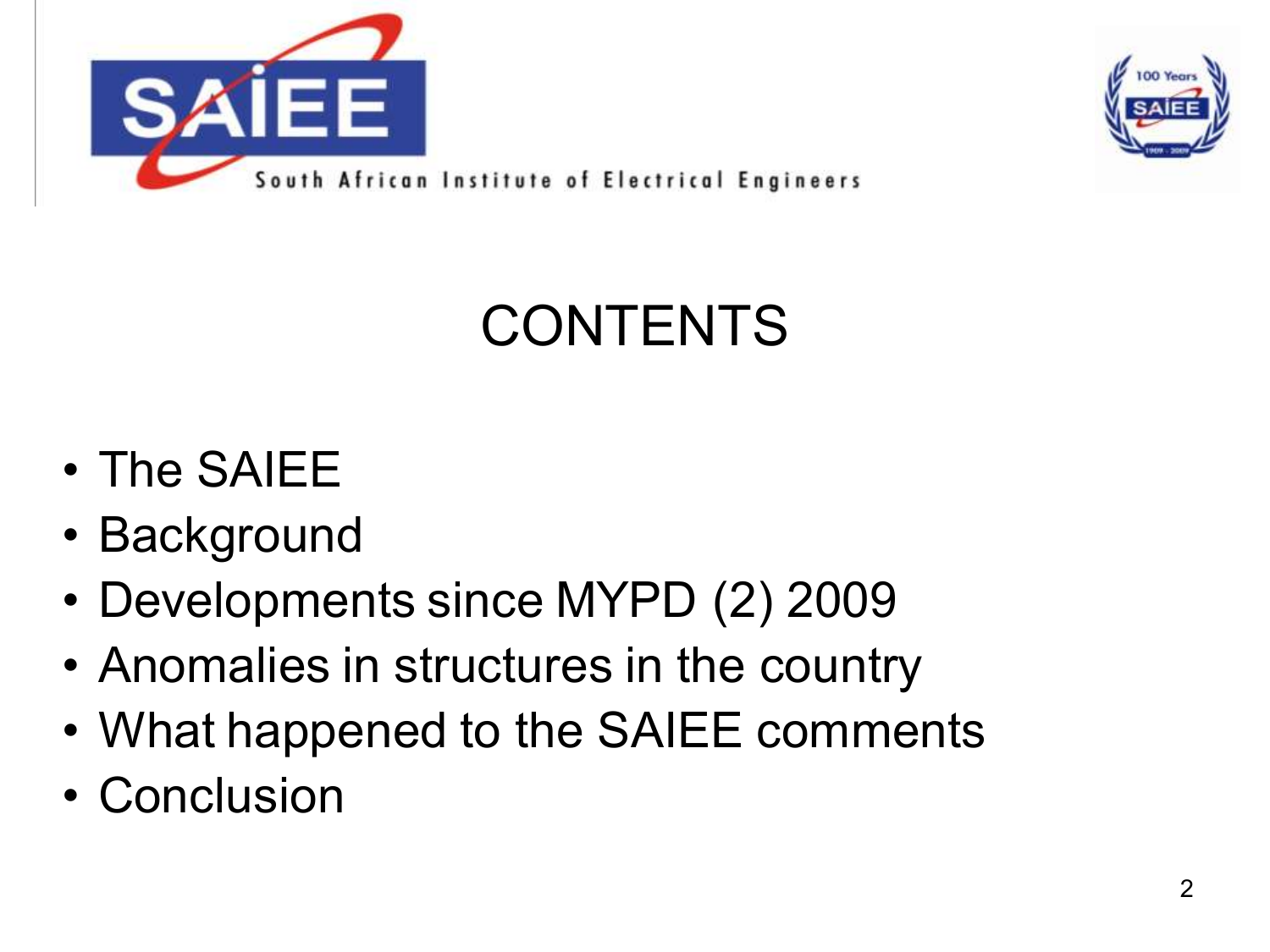



### THE SA INSTITUTE OF ELECTRICAL ENGINEERS

- ESTABLISHED 101 YEARS AGO IN 1909
- A VOLUNTARY LEARNED SOCIETY OF ELECTRICAL ENGINEERING PRACTITIONERS: ENGINEERS, CERTIFICATED ENGINEERS, TECHNOLOGISTS AND TECHNICIANS, RECOGNISED BY ECSA
- 5500+ MEMBERS MANY OF WHOM ARE REGISTERED AS ENGINEERING PROFESSIONALS WITH ECSA
- 6 ACTIVE CENTRES AND 2 INTEREST GROUPS IN THE COUNTRY
- MEMBERS INCLUDE ORDINARY HOUSE HOLD CONSUMERS OF ELECTRICITY, ACADEMICS, ENGINEERING CONSULTANTS: IN-HOUSE AND IN PRIVATE PRACTICE, PRACTITIONERS IN INDUSTRY, COMMERCE, GOVERNMENT RESPONSIBLE TO GENERATE, DISTRIBUTE AND APPLY ELECTRICAL POWER IN INDUSTRY TO PROVIDE IN THE NEEDS OF THE CITIZENS OF THE COUNTRY AND TO CREATE WEALTH FOR ALL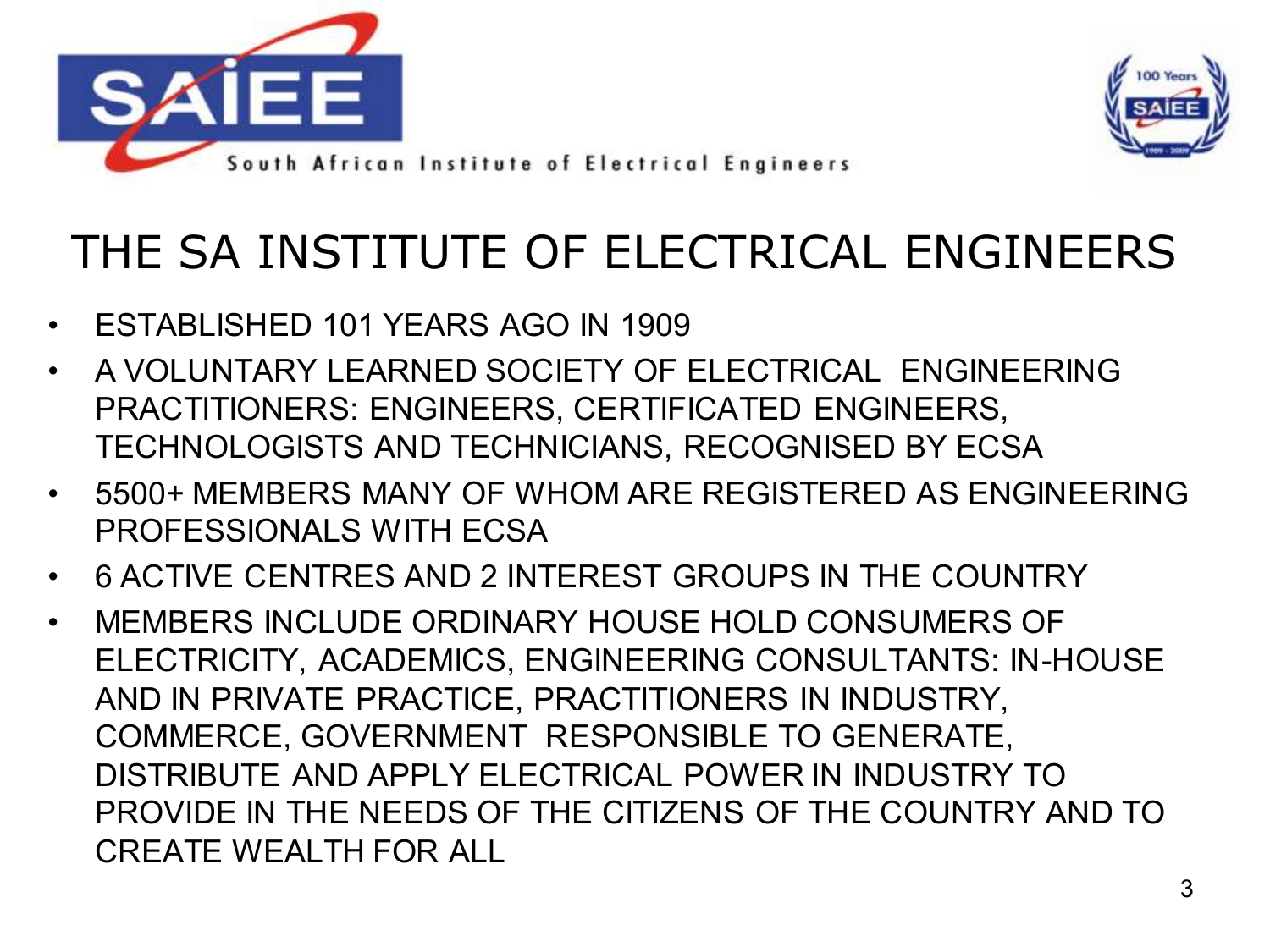



#### **BACKGROUND**

- The SAIEE registered as a stakeholder and invited its members to comment on the Eskom MYPD(2) 2009 application for 35% tariff increases dated 2009-11-30.
- The SAIEE submitted to NERSA a response base on the comments received from its members on 2009-12-14.
- The SAIEE made presentations based on its response at 5 of the NERSA public hearing held around the country between 2010-01-12 and 2010-01-22.
- On 2010-02-24 NERSA announced increases for the three year commencing on 2010-04-01 24,8%, 25,8% and 25,9% respectively for direct Eskom customers and 15,33%, 16,03% and 16,16% for municipalities who received 34% increases during 2009/2010.
- On 2010-03-16 NERSA announced increases between 19 and 21% for all other municipalities.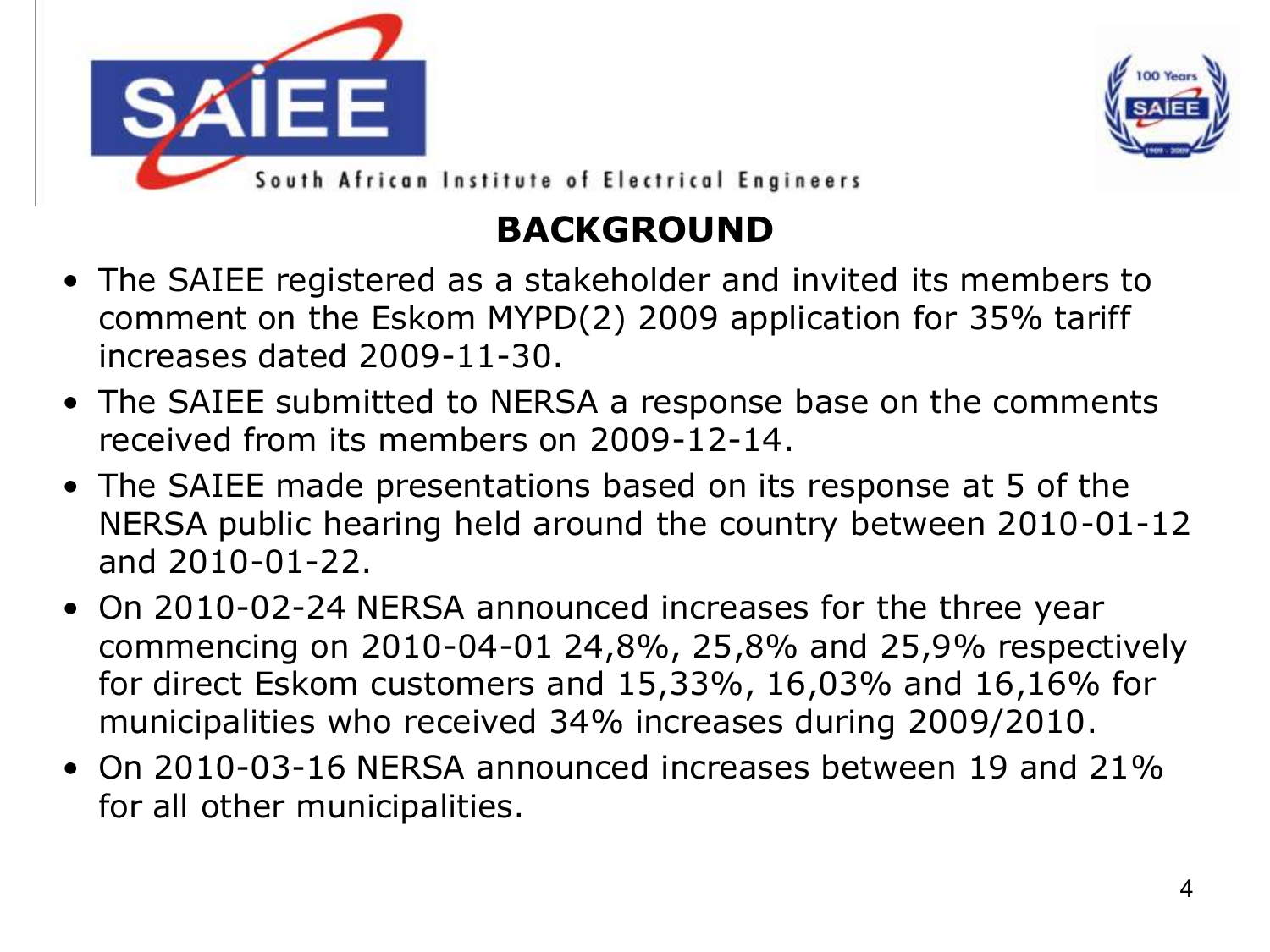



- **1. Integrated Electricity Resource Plan: IRP(2)(E)2010**
- IRP(1) 2009 was published on 2009-12-31 to meet one of NERSA's prerequisites for the MYPD(2) 2009.The less said about that document the better.
- The Department of Energy has commenced work on the preparation of the 20 year IRP (2) (E) 2010 which is intended to become part of an Integrated **Energy** Plan for the country. There is no known progress on the latter.
- 29 Input parameters were published and commented on by the public in plenary meetings on 2010-07/8 and in writing by 2010-06-11. The SAIEE is a registered stakeholder.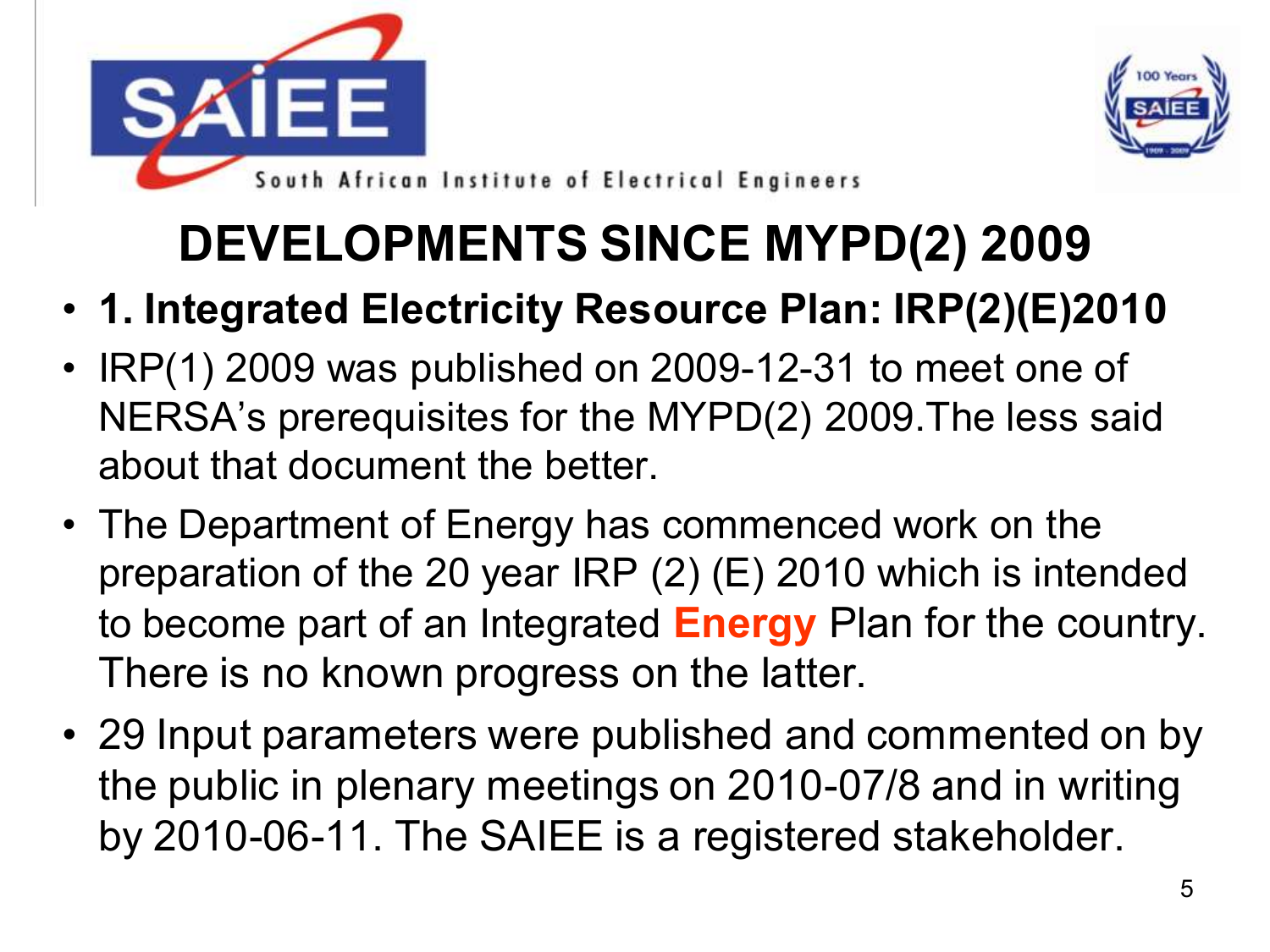



- **1. Integrated Resource Plan for Electricity (cont)**
- 831 Responses were received and were collated into the updated Input Parameters on which the modelling was based.
- During August 2010 the DraftIRP2010 will be subjected to inter-governmental consultation and then published in the Government Gazette 2010 for public comments.
- Plan to be revised reviewed and updated regularly
- The concern remains that what in not in the plan, will not be allowed in future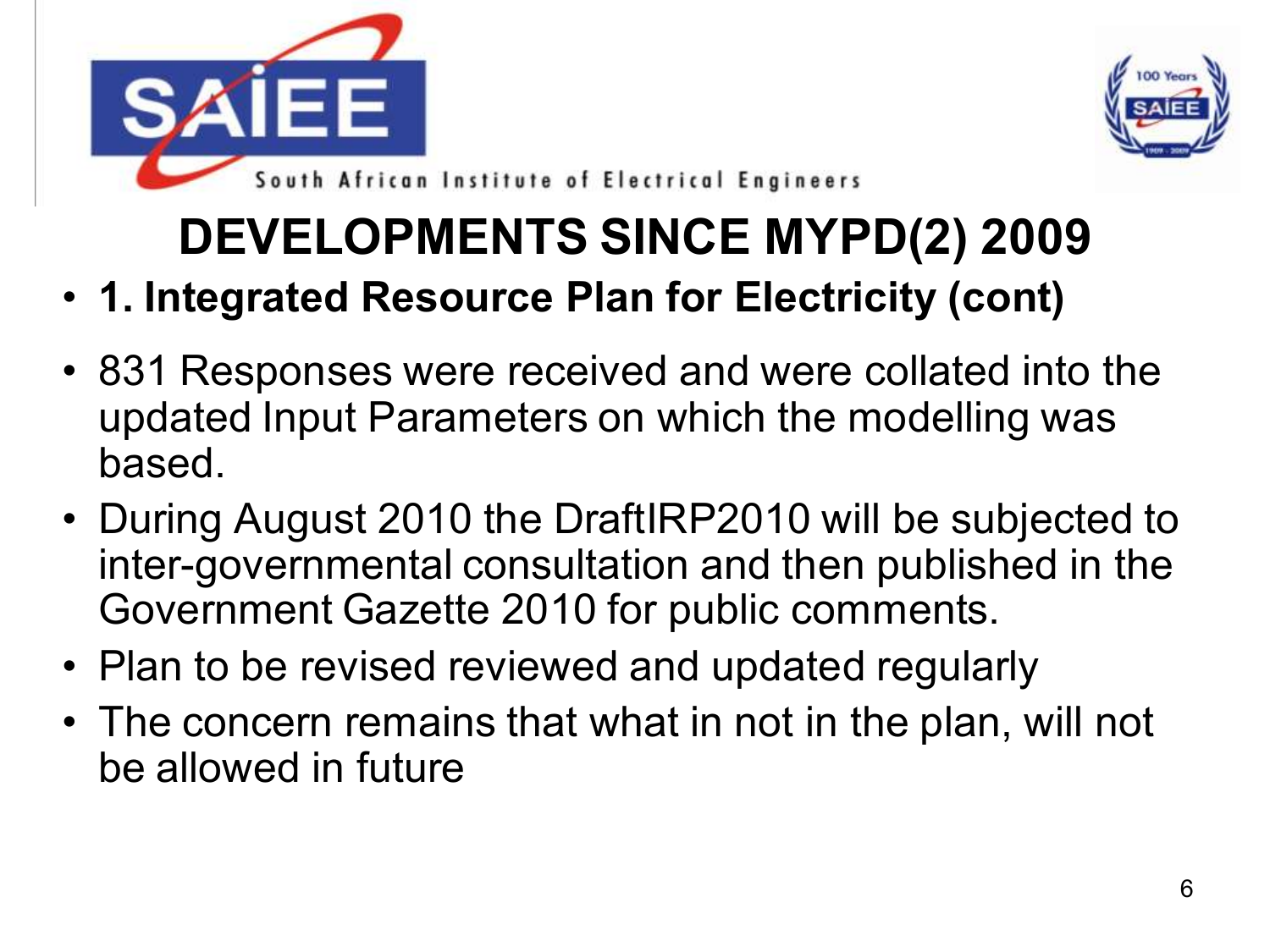



#### • **2. National Planning Commission (NPC)**

- 25 Members were announced on 2010-04-31
- Chaired by the Hon Trevor Manuel, Min in the Presidency
- "The NPC will be responsible for developing a draft long term vision and strategic plan for SA. The process of developing this draft plan will include discussion and engagement across our country and will also provide opportunities for people to come forward with ideas and suggestions. This draft will be considered by Cabinet and accepted, amended or rejected. The NCP will also advise on cross-cutting issues that impact on SA's long term development." Quote:http://www.thepresidency.gov.za/nationalplanningcommission.asp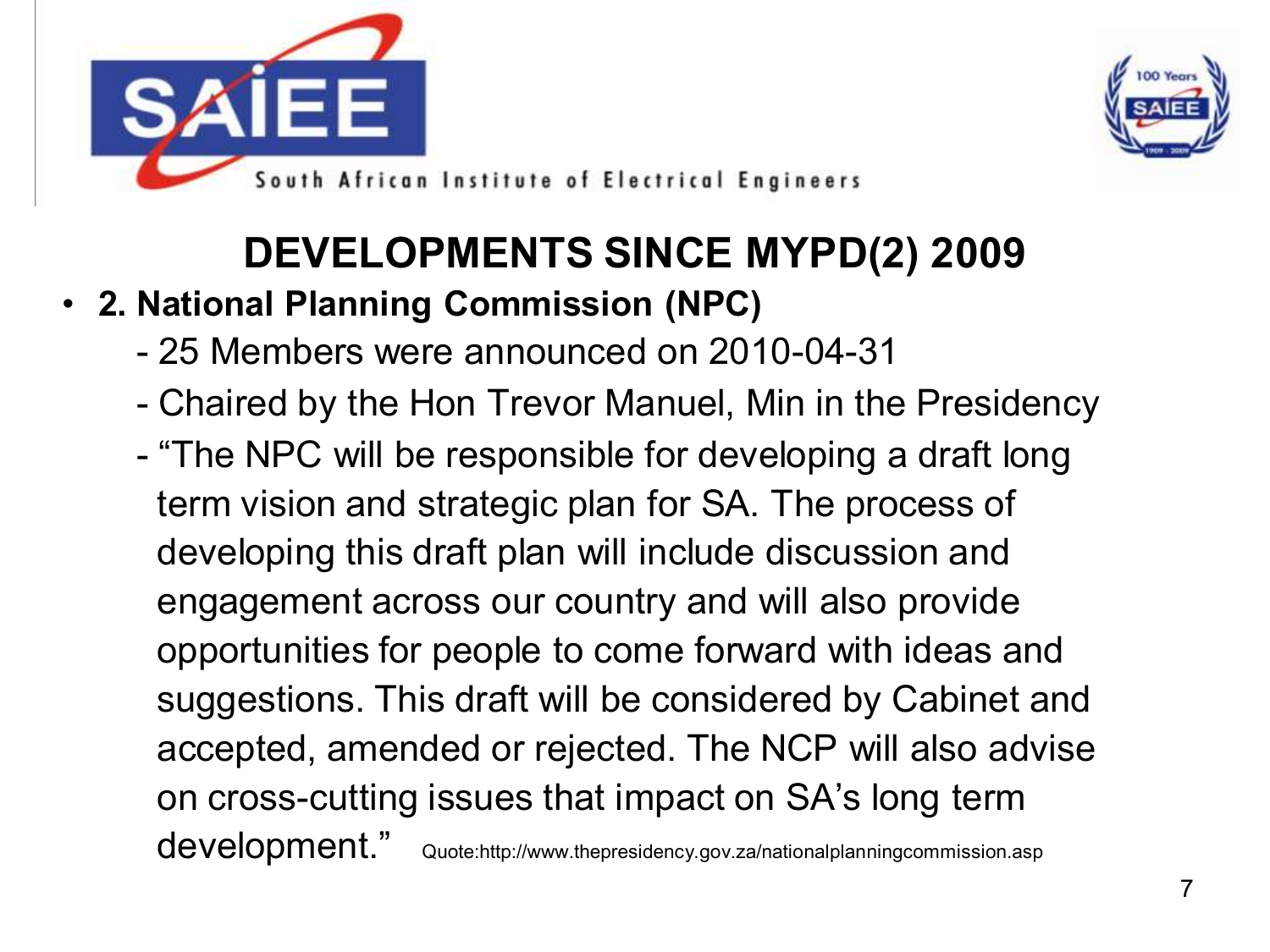



- **3. MYPD(3) 2012**
- **According to Mr Mohamed Adam Snr Gen Manager: Reg Affairs, Eskom one of the Future priorities of Eskom is the preparation of the MYPD(3) 2012**
- **Other future Priorities include:**
	- Establish regulatory function/capability
	- Pricing: The Development of a long-term price path
		- Align with NERSA reporting framework
	- Industry structure independent system operator,
		- introduction of IPP's
		- EDI restructuring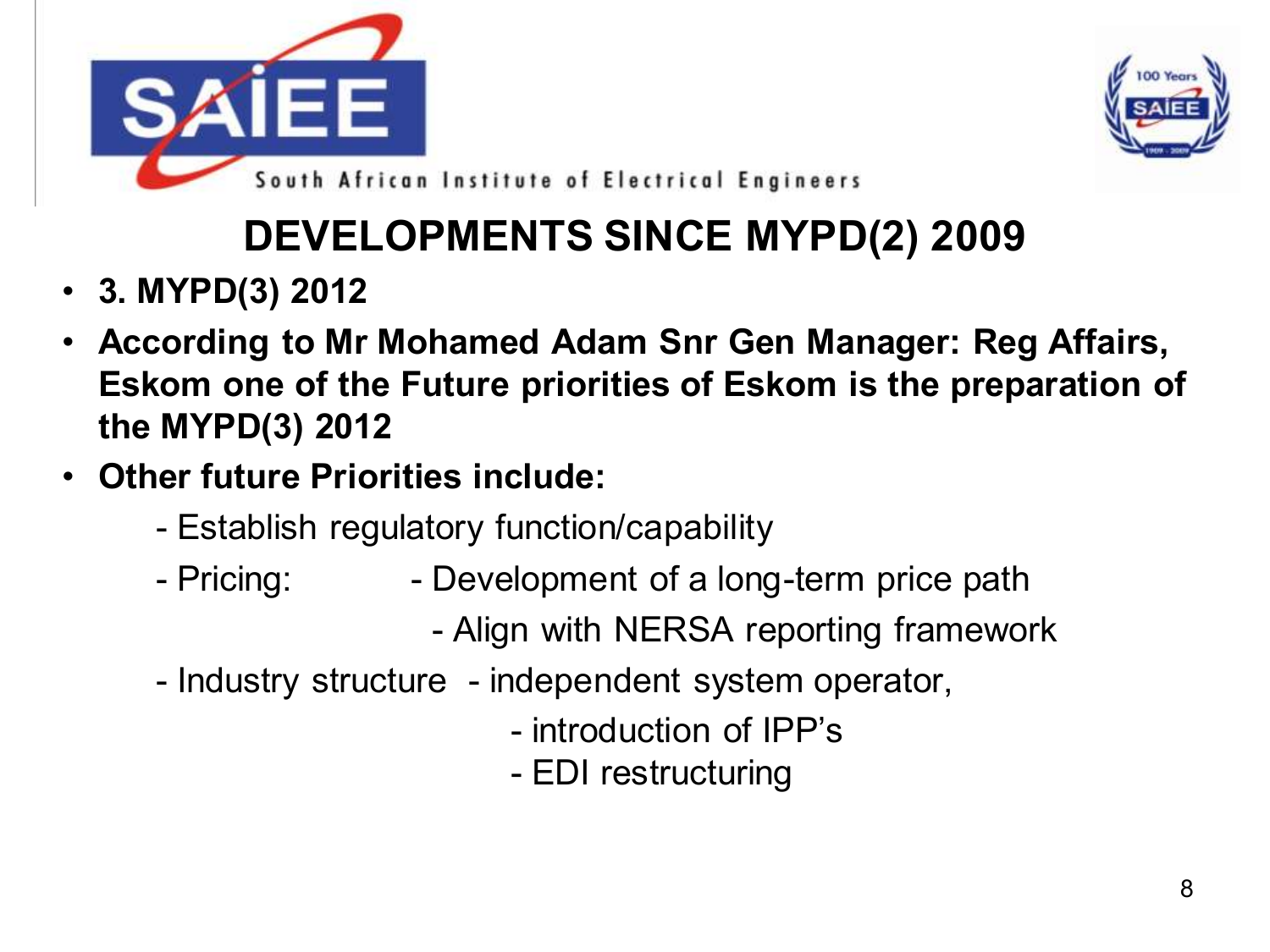



#### • **3. MYPD(3) 2012 (continued)**

#### –**Regulatory strategy**

- Identify regulatory topics and risks
- Enhance communication and transparency
- Clarify the roles of corporate and divisions
- Co-ordinate/lead discussions with NERSA on key priorities
- Provide guidance on inter-divisional issues to ensure alignment to overall strategy

- SOURCE: http://www.eskom.co.za/annreport10/rlf\_affairs.htm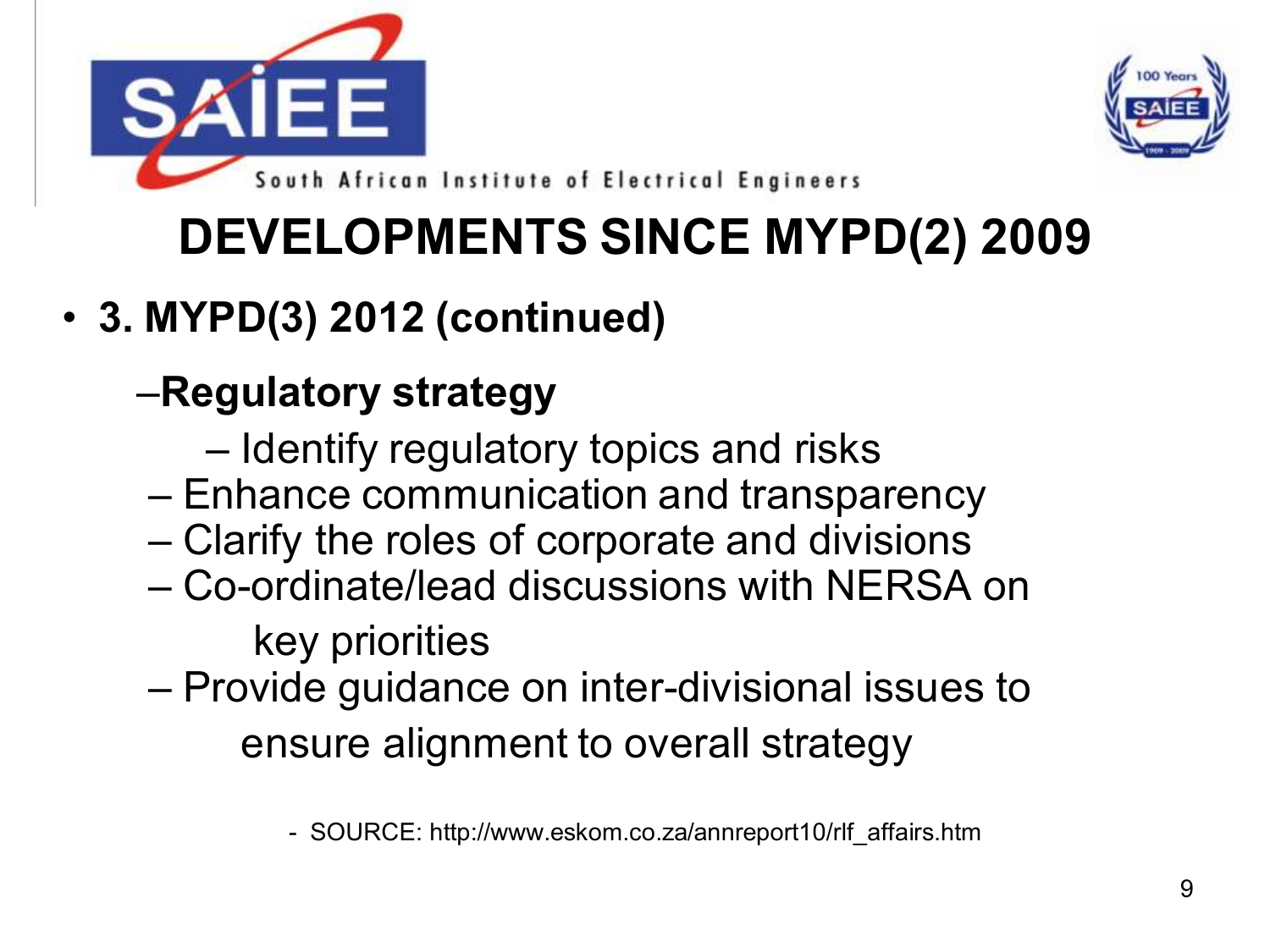



#### • **1. Promotion of a culture of energy efficiency**

- In the current circumstances this is essential.
- In 2000 Government committed to the provision of free basic electricity and water to the poor and is since doing so. In itself commendable.
- In 2005 the Department of Minerals and Energy introduced the voluntary

Energy Efficiency Accord which provided for the reduction energy consumption by 2015 by 15% against a base of 2000.

- The latter initiative which is driven by the NBI and is widely supported by Industry certainly promotes energy efficiency – the former certainly does not.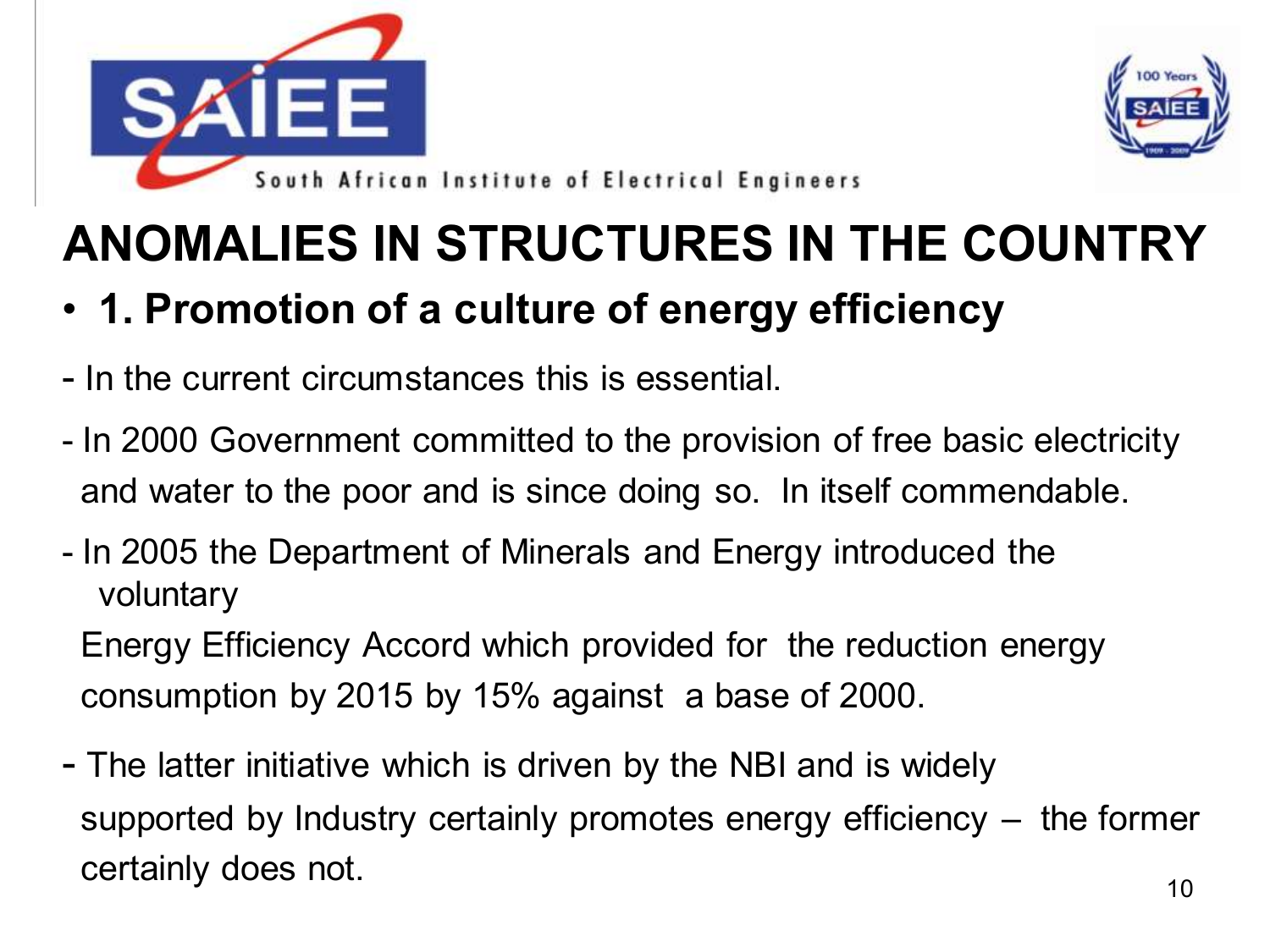



- **2. Tariff versus Consumption** 
	- –Large industrial consumers of electricity enjoy the benefits lower tariffs for obvious reasons.
	- –Larger domestic consumers of electricity are penalised through block tariffs.
	- –Is this an anomaly?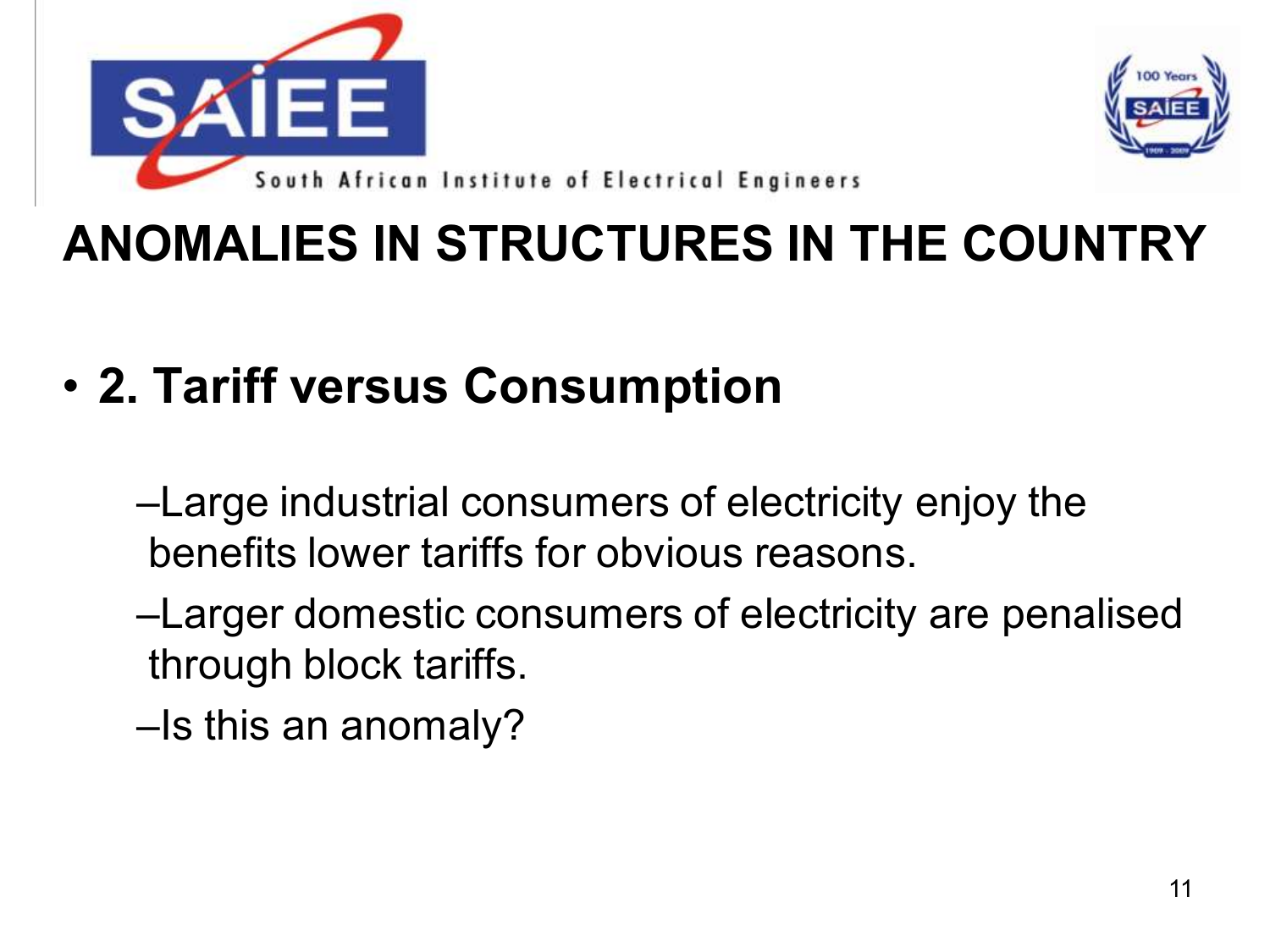



#### • **3. Demand Side Management Initiatives**

- The Eskom tariff structures allows for DSM
- Previously load shifting (LS) projects attracted a 100% subsidy and energy efficiency (EE) 50%
- Projects are funded up to 100%; the funding for LS is only 75% of the allocation for EE and the threshold only R3,5m versus R5,2m/MW
- How does one view that against the daily presence of two definitive daily demand peaks; Eskom spending billions of Rands on the Ingula pumped-storage peaking station.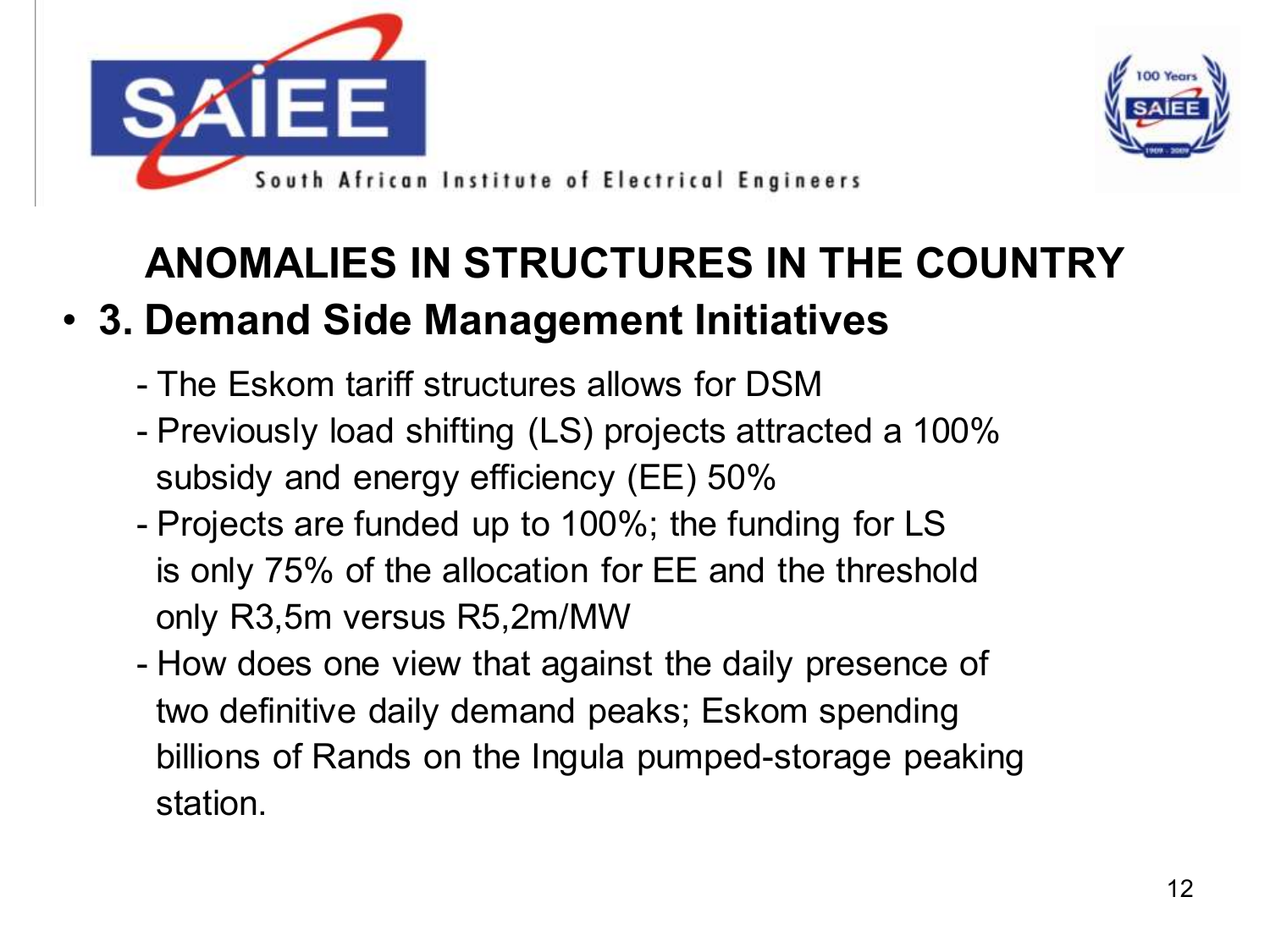



#### • **4. Compliance with Rules**

- NERSA announced municipalities on 2010-02-24/03-16
- Applications for increases outside those announced forced NERSA to arranged public hearings to give stakeholders opportunities to object to those increases.
- NUS Consulting Group compared the cost of electricity in a number of SA cities to that of Eskom prior to 2010-07-01

|           | Johannesburg 151 Witbank 139 Vereeniging 137 |                     |  |
|-----------|----------------------------------------------|---------------------|--|
| Durban    | 132 Port Elizabeth 127 Cape Town 124         |                     |  |
| Sasolburg | 121 East Rand                                | 120 Pietersburg 112 |  |
| Pretoria  | 112 Eskom                                    | 100 Richards Bay 83 |  |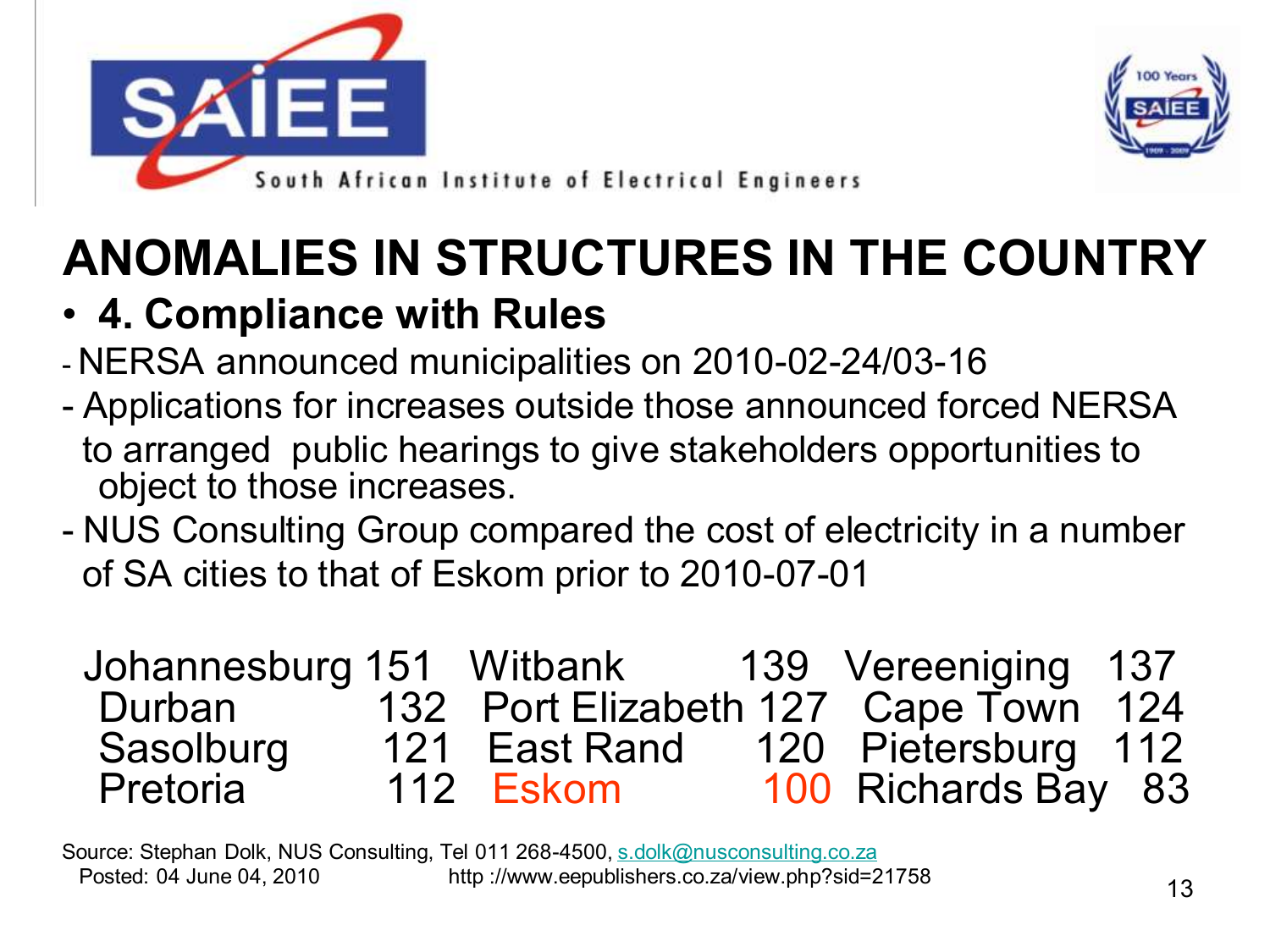



#### **WHAT HAPPENED TO THE COMMENTS MADE BY THE SAIEE?**

- Comments made by the SAIEE in response to Eskom's revised application for a tariff increase in terms of MYPD(2) 2009 included acknowledgement of the **Good,** the **Bad**  and the **Ugly** in the application, and the expression of **Concerns, Ideas and Recommendations** in response to the application.
- The submission can be downloaded from the SAIEE Website: http://www.saiee.org.za/saiee001.pdf
- What has happened to all of this since the announcement of the tariffs for the next three years by NERSA on 24 February 2010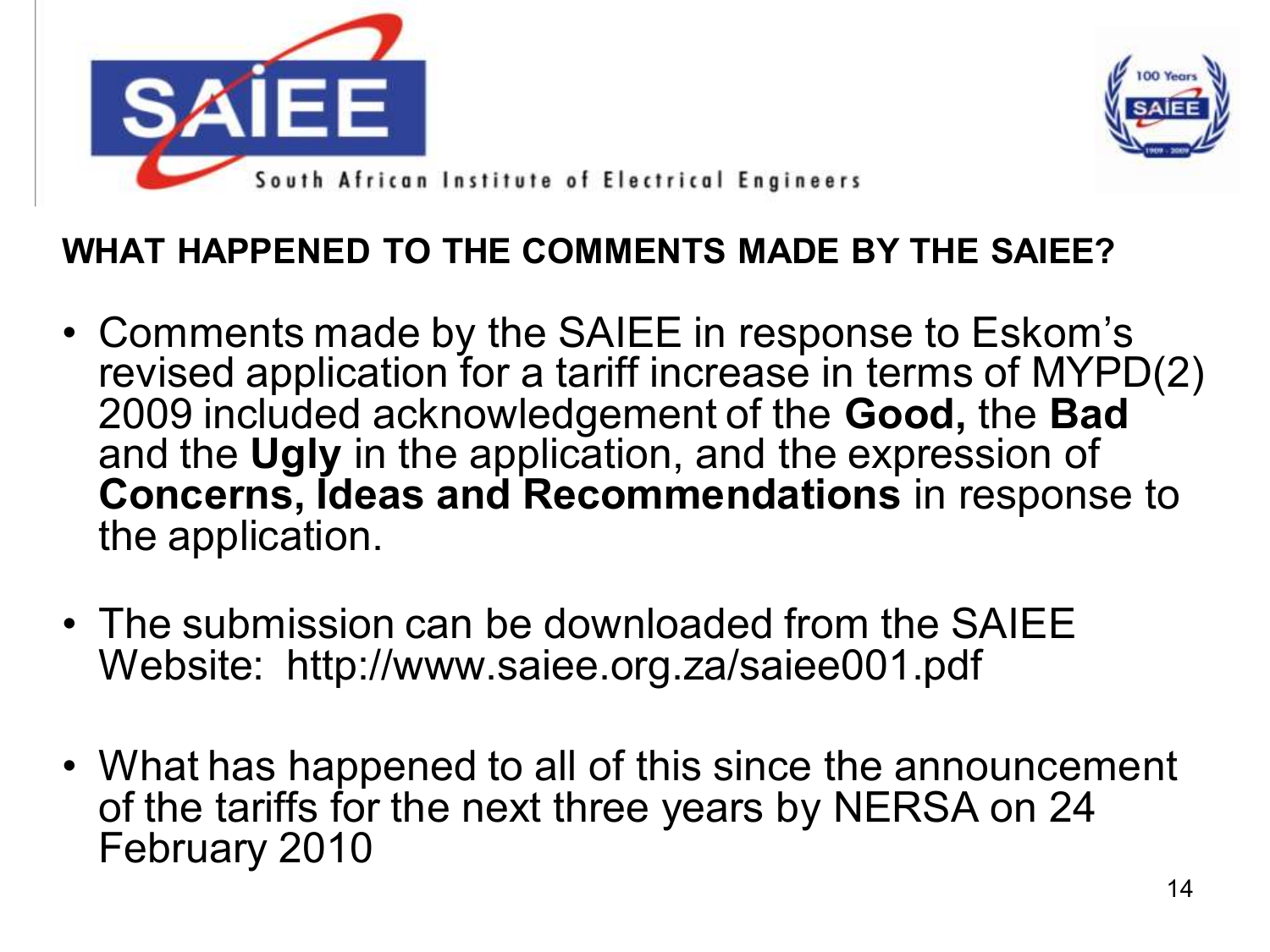



#### • **1. Special Pricing Agreements**

- Good: High energy users in Industry who may have had the advantage of effectively subsidised electricity in the past will need to carry a more equitable share of the costs in the future.
- Although the SAIEE was severely criticised by industry circles for this comment, Eskom since then entered into discussions with Anglo American and Billiton to renegotiate long standing below standard tariff agreements with consumers both inside and outside the country.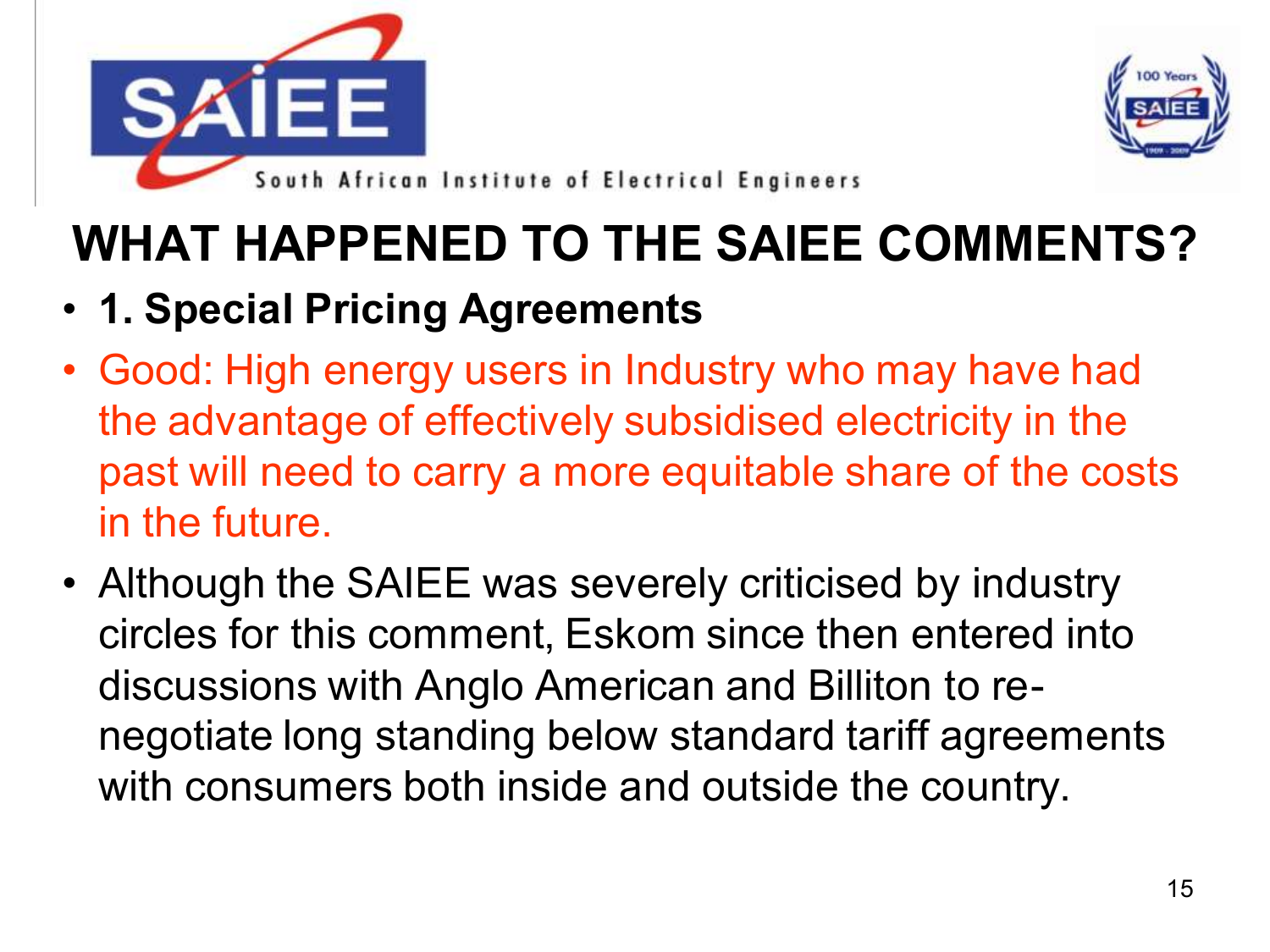



South African Institute of Electrical Engineers

#### **WHAT HAPPENED TO THE SAIEE COMMENTS?**

#### • **2. ACCESS TO THE GRID**

- Good: Industry that generates surplus electricity during the normal production process can contribute to the grid supply, when suitable long term commercial structures have been mutually agreed
- Some progress has been reported with the conclusion of Power Purchase Agreements (PPA) between private suppliers of power and Eskom to deliver power to the grid.
- Progress is rather slow in other areas such as the wheeling of private power via the existing transmission infra-structure.
- Lack of agreement left the IPSA gas fuelled power plant in Newcastle unused for months. Recently a short term PPA to deliver power to the grid for 9 days, was concluded.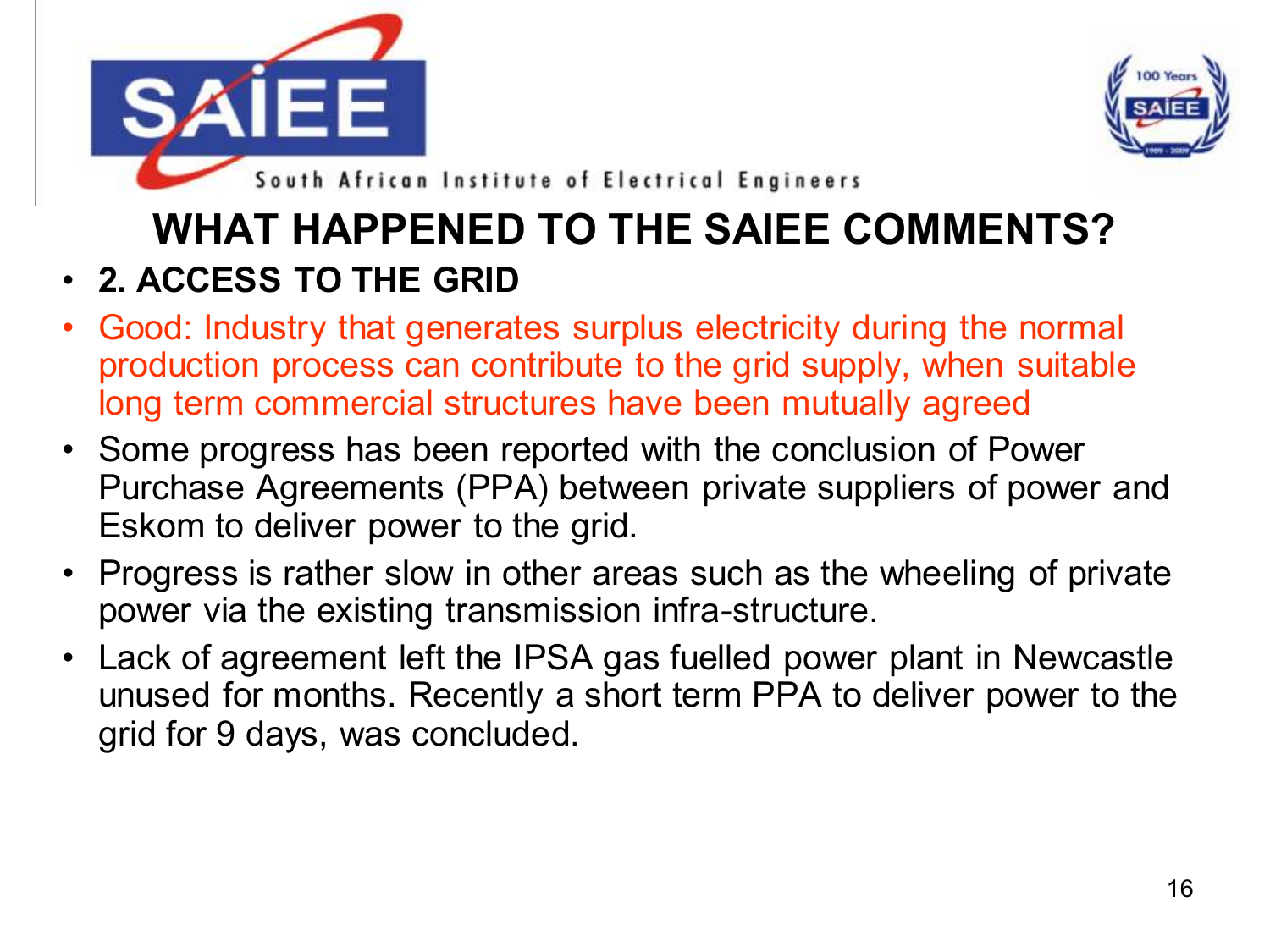



#### **WHAT HAPPENED TO THE SAIEE COMMENTS?** • **3. THEFT OF ELECTRICITY**

- Concern: Higher prices will drive energy theft and the concomitant risk to human life is also increased.
- During the public hearings Eskom criticised this comment.
- Theft is rife and on the increase. It contributes to higher electricity prices and the recorded deaths of those making the illegal connections and public in the vicinity of these connections where illegal take-off had been made.
- Eskom and municipalities lose more than 5% of their annual turnover to electricity theft, Energy Minister Dipuo Peters said in recently. She said that up to 50%, or 5850 GWh, of losses in the 2008/09 financial year appeared to be the result of theft of electricity.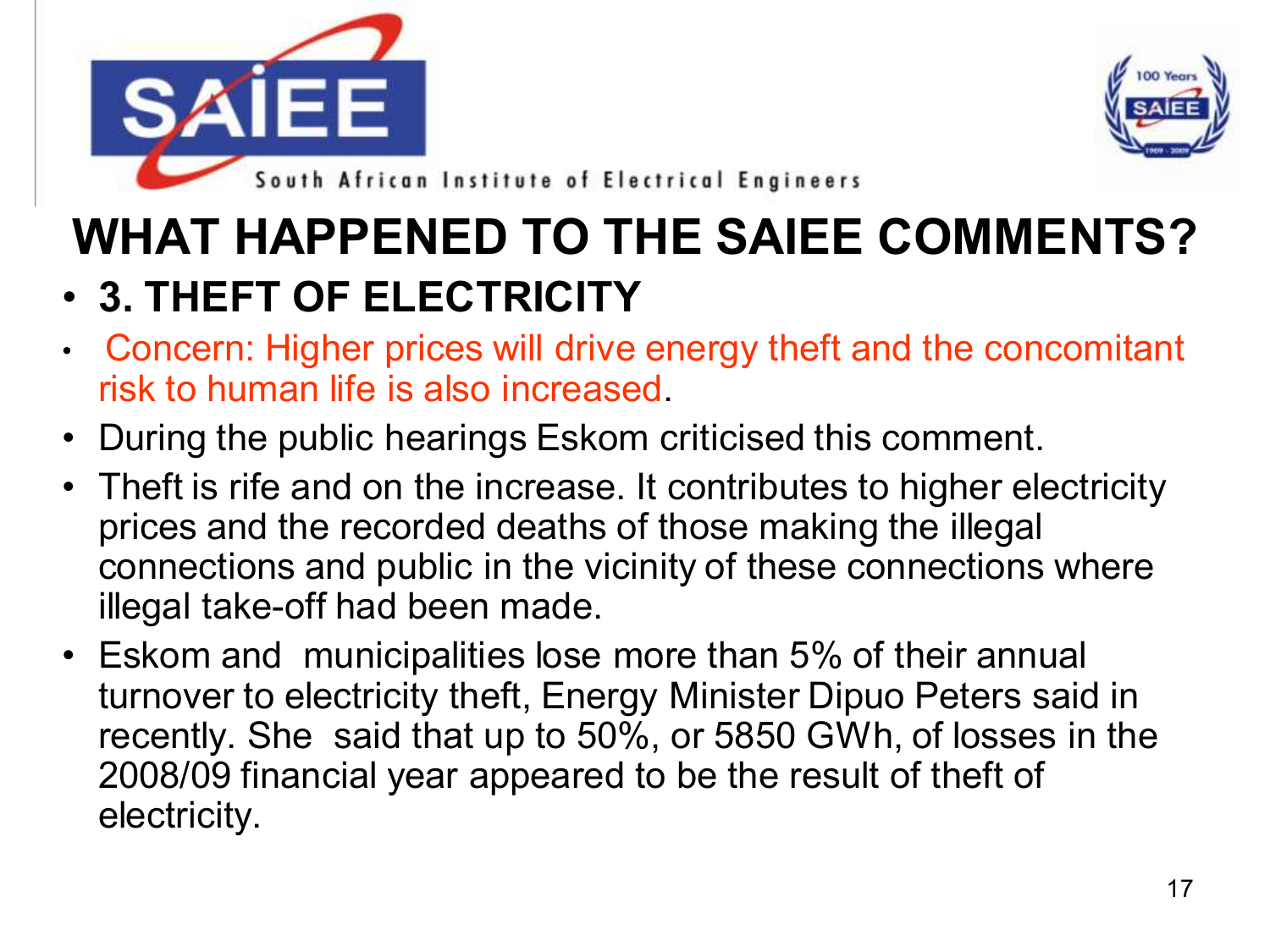



- **4. THEFT OF TRANSMISSION AND DISTRIBUTION INFRASTRUCTURE**
- Concern: The growing extent of theft of electrical infrastructure
- Copper cable theft costs the SA economy R7-billion a year and Telkom is now pushing government for thieves to be charged with sabotage. No extensive plans have been announce by either Eskom or local authorities to combat the theft of copper cables and other items off the transmission and distribution grids. Recently Public Enterprises Minister Barbara Hogan said that copper may be designated a precious metal to make it more difficult for thieves to trade in stolen copper.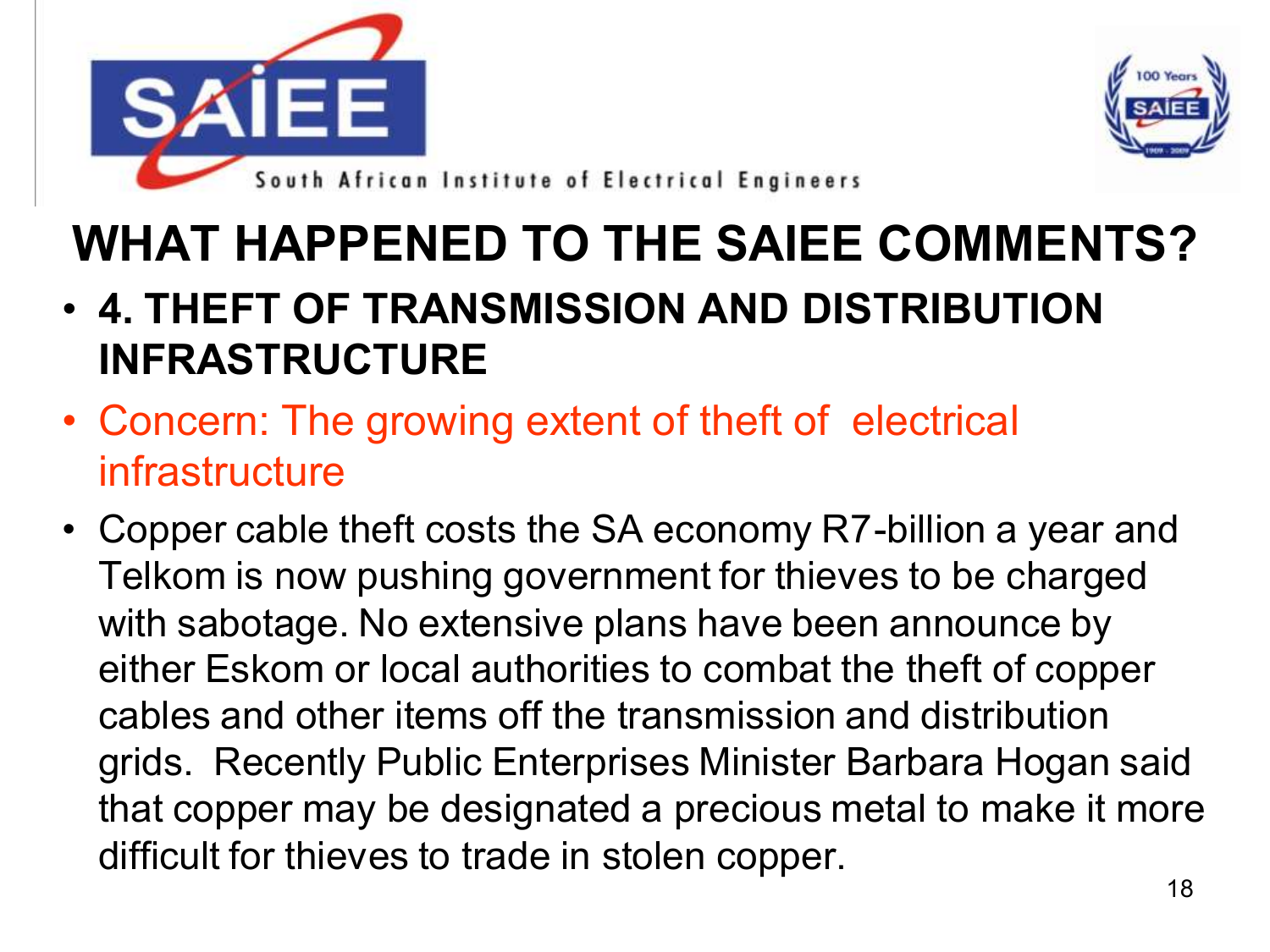



- **5.CROSS-SUBSIDISING IN THE ELECTRICAL SUPPLY INDUSTRY**
- Unintended consequence: Eskom's contribution to the consumer price of electricity is not the only contributing factor and the intermediaries, add layers of inefficiency to the delivery of the service along with multiples of price overheads that are passed on effectively implying that consumers cross-subsidise other municipal inefficiencies. Multiple mark-ups of Eskom rates by Municipalities should not be allowed.
- The practise of cross-subsidising is going ahead unabated and in fact is expanded .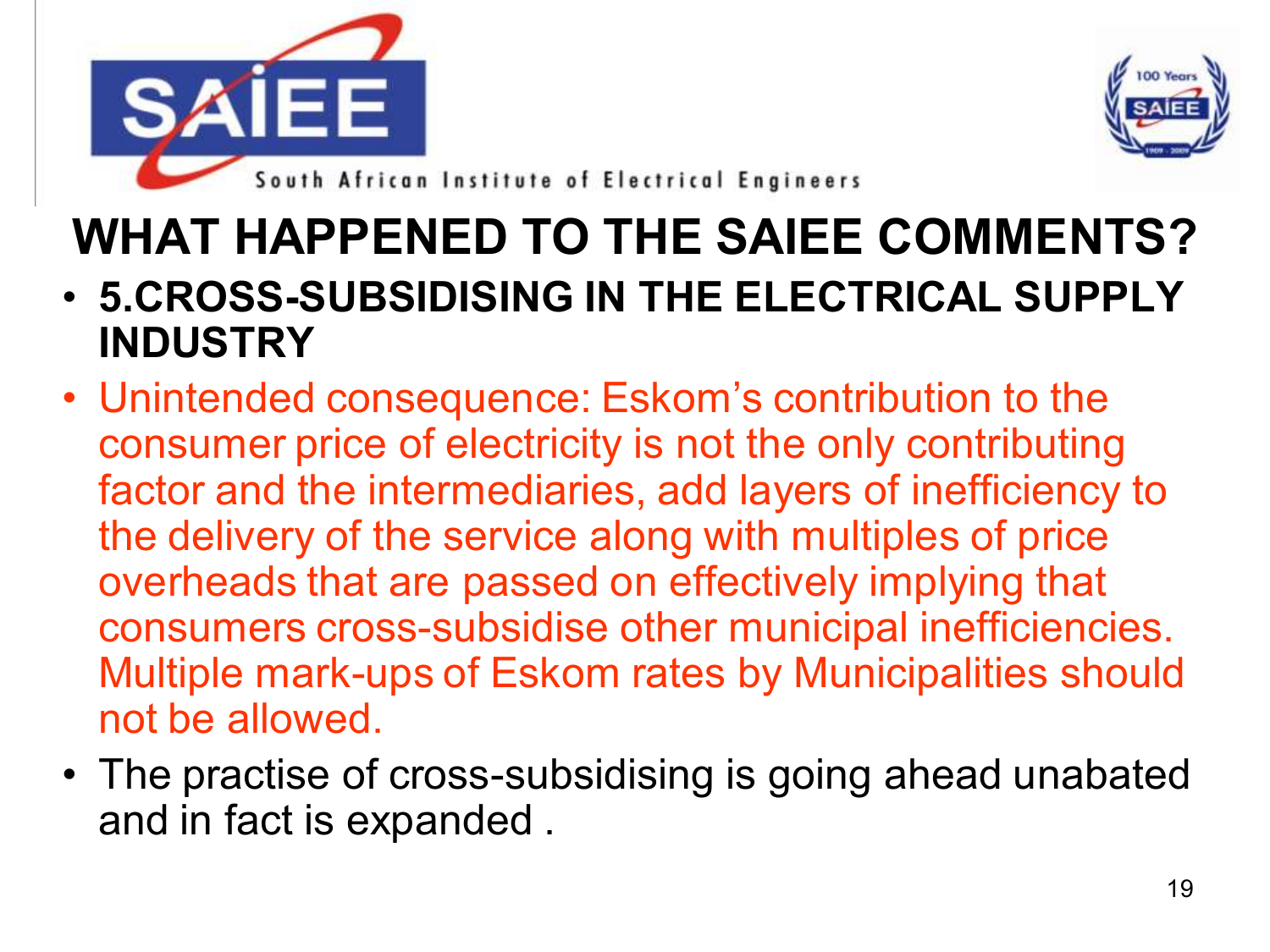



#### • **6. DAYLIGHT SAVINGS AND TIME ZONES**

- Idea: Daylight saving and splitting South Africa into two time zones will spread the peak energy demand across a broader timeframe, thus easing pressure on the reserve margin and buy us time to explore more efficient solutions to the capacity challenge.
- Studies have shown that daylight savings and different time zones can lead to a saving of up to 0,5% through energy savings and 2,6% in the maximum demand. It worth noting the country such as Namibia has introduced daylight savings.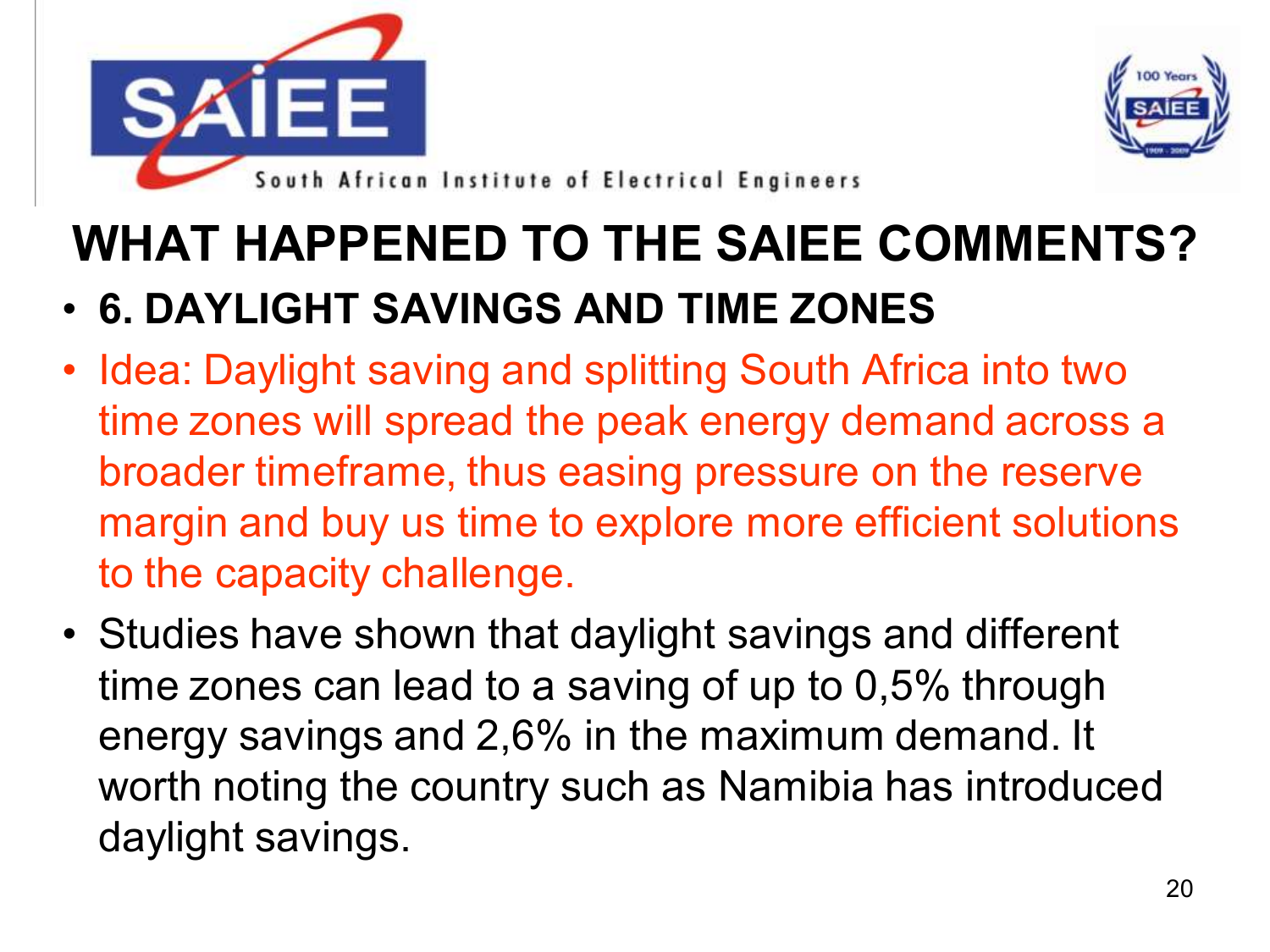



#### • **7. ELECTRICITY PRICING INDEX**

- Ideas: The Electricity Regulator must publish on a regular basis, at least twice a year, comparative prices of the different categories of electricity supply prices world wide. This will eliminate speculation both by Eskom and consultants
- NERSA's response at the Public Hearings, was not encouraging and to date no progress has been made. A recent presentation by Eskom clearly indicated that the 25% year on year increase in the tariffs will move the SA price of electricity well away from being the cheapest in the world.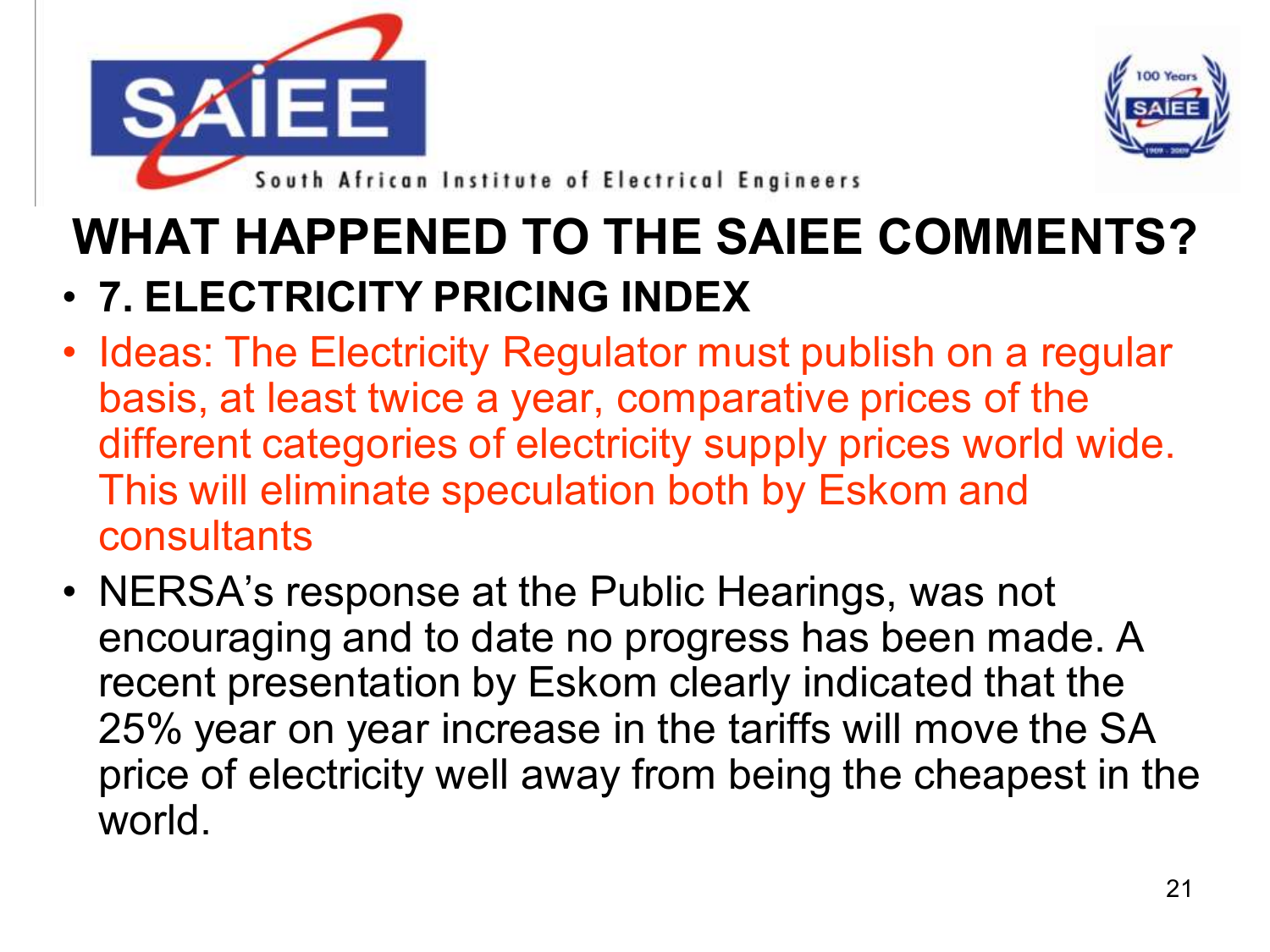



- **8. MONITORING OF ELECTRICITY PRICING TO ALL CONSUMERS**
- Recommendation: NERSA must monitor the consumer price of electricity (bulk, industrial and residential) and ensure that unreasonable profits are not carried through from the Eskom wholesale pricing to the retail pricing of electricity.
- There is little evidence that this is happening effectively if one looks at the price increases being imposed by local distributors of electricity.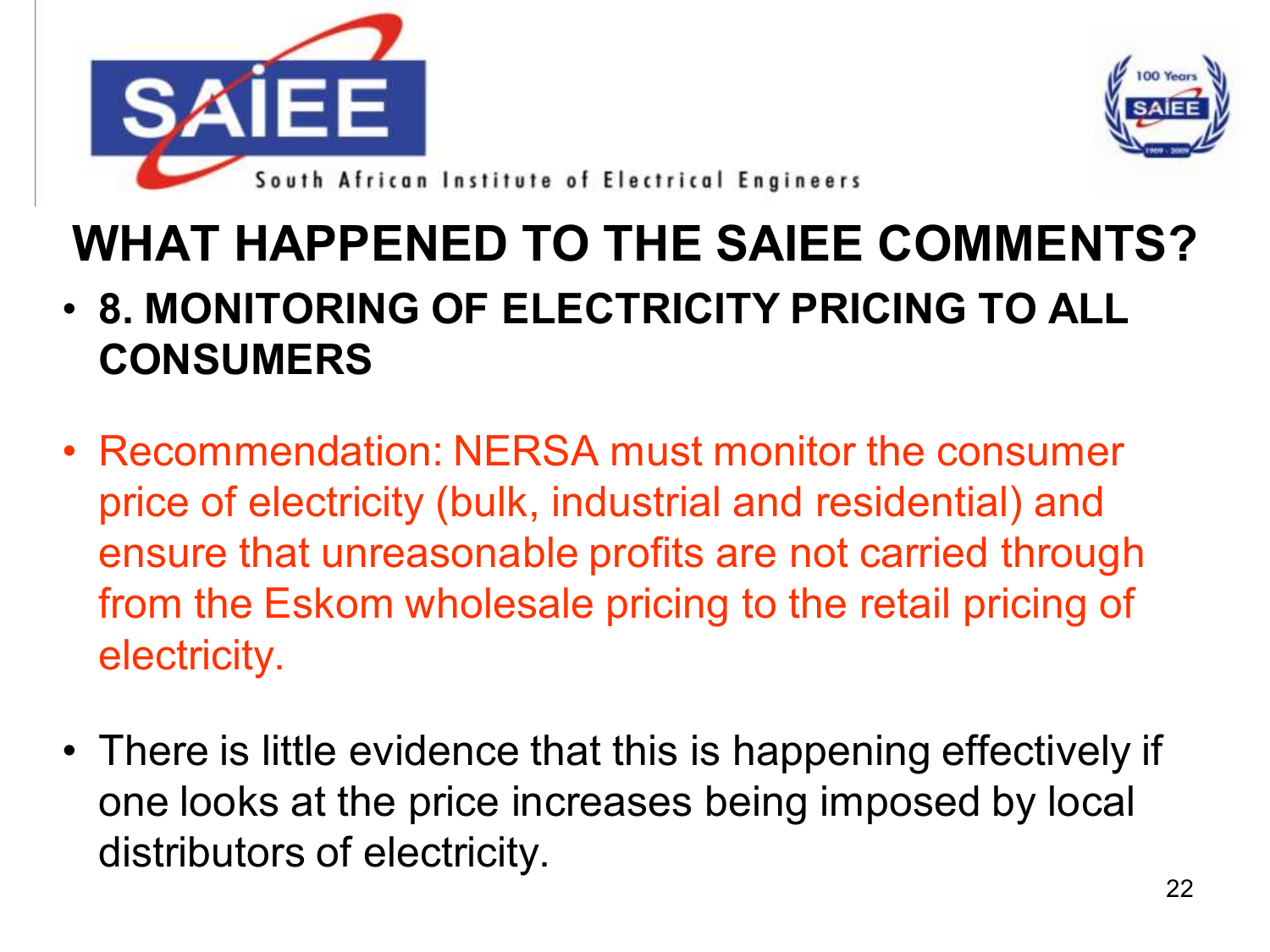



### **CONCLUSION**

**The SAIEE is continuing to monitor the developments and to take part in initiatives such as the development of the DoE IRP(E)(2) 2010, the work of the newly established National Planning Commission and the Eskom MYPD(3) 2012.**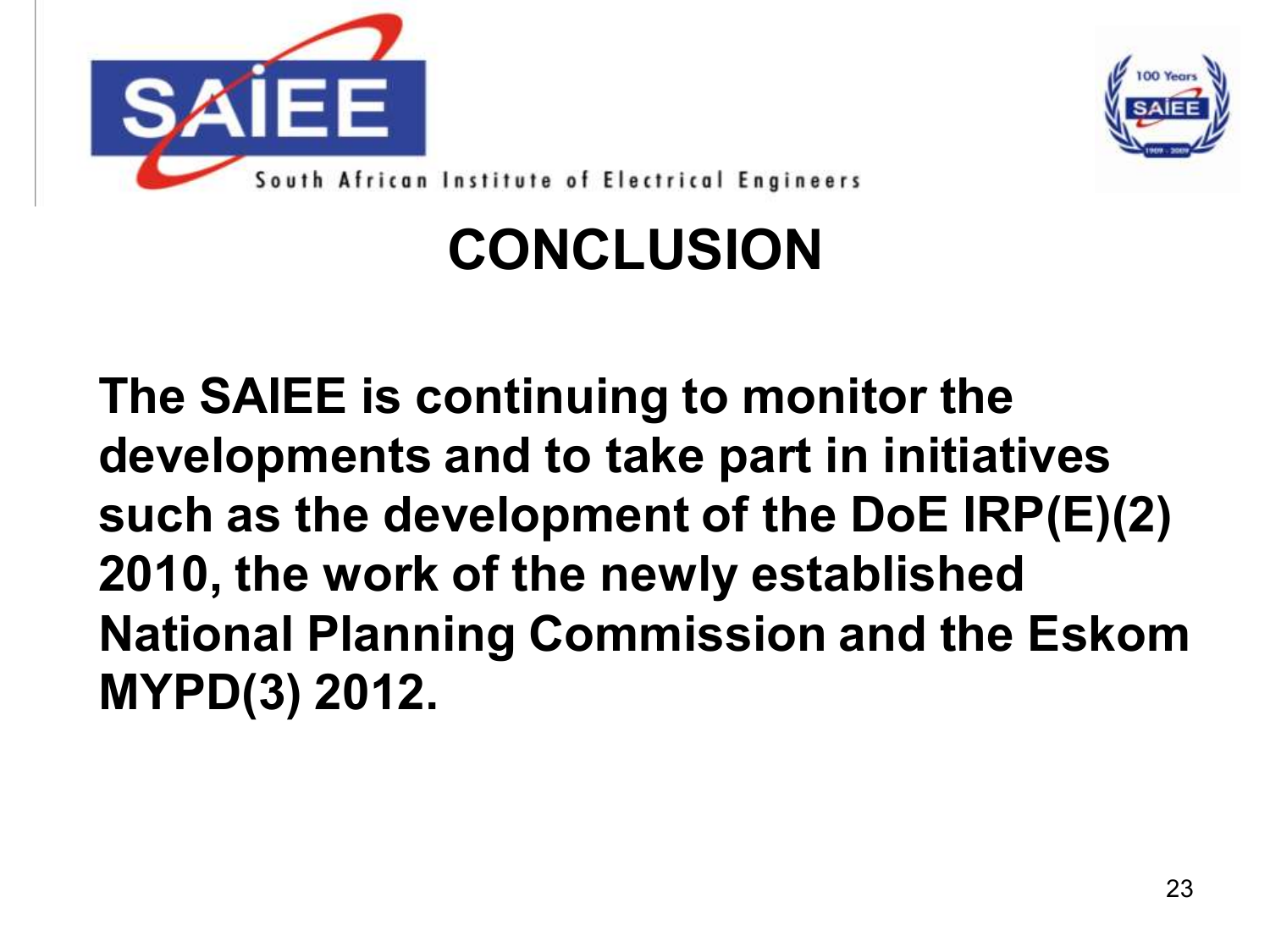



## THANK YOU FOR YOUR ATTENTION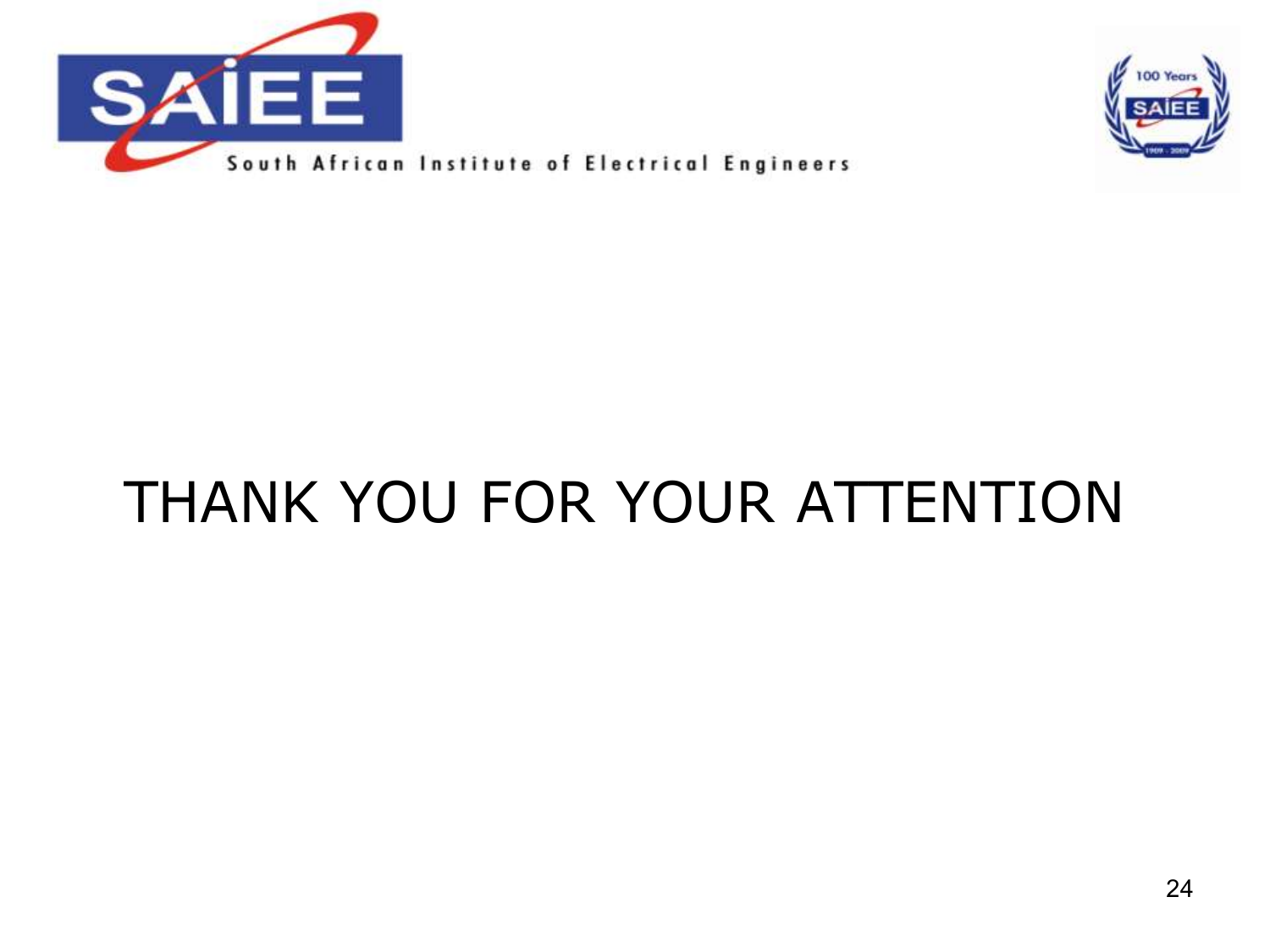



South African Institute of Electrical Engineers



#### "THERE IS NO STRENGTH WITHOUT KNOWLEDGE"  $_{\rm 25}$ "VIS NULLA SINE SCIENTIA"